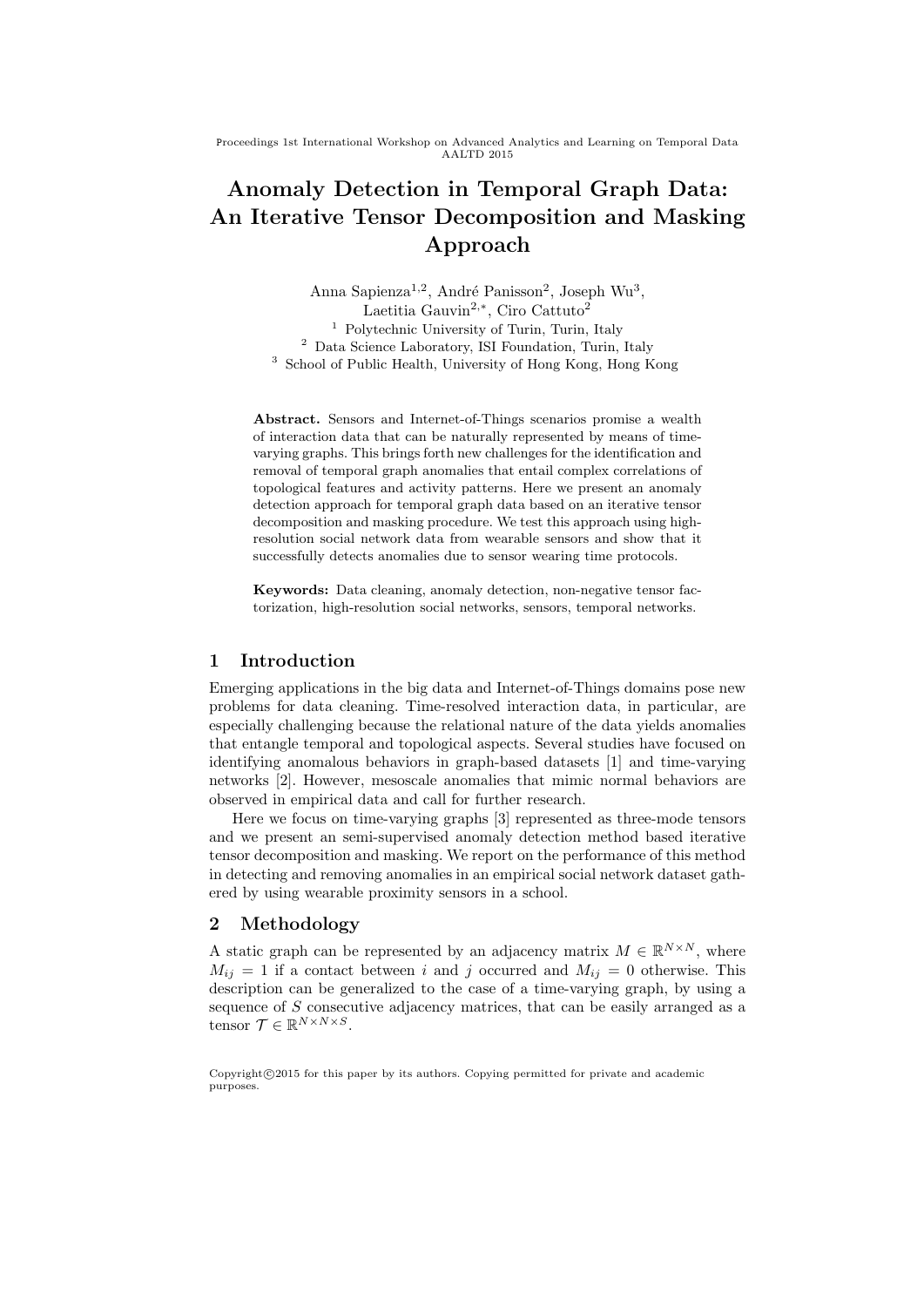## 2 A. Sapienza, A. Panisson, J. Wu, L. Gauvin, C. Cattuto

The extraction of latent structures can then be performed by following the iterative approach described below. This framework allows to carry out the data cleaning by unearthing at each iteration group behaviours of nodes having correlated activities and classifying these patterns of activities as meaningul or anomalous.

Step 1. The Non-negative Tensor Factorization [6] is used as a powerful tool to approximate the tensor T as a sum of R rank-one tensors  $\mathbf{a}_r \circ \mathbf{b}_r \circ \mathbf{c}_r$ , called components. In the specific case of temporal networks,  $a_r$  and  $b_r$  provide the membership of nodes to the component r, whereas  $\mathbf{c}_r$  is the temporal activity pattern of the component. Moreover, it is possible to consider  $a_r \approx b_r$  if the graph is undirected. The components can be recovered by solving an optimization problem with non-negative constraints. The minimization problem

$$
\min \left\| t_{ijk} - \sum_{m=1}^{R} \sum_{n=1}^{R} \sum_{l=1}^{R} a_{im} a_{jn} c_{kl} \right\|_{F}^{2} \text{ s.t. } a_{im}, a_{jn}, c_{kl} \ge 0 \tag{1}
$$

is computed by the alternating non-negative least squares method [7], solved by using the block principal pivoting algorithm [8]. The selection of a suitable number  $R$  of components is guided at each iteration by the Core Consistency Diagnostic [9, 10], and performed in order to prevent overfitting.

Step 2. The extracted components are analysed in order to discriminate between those dominated by anomalous activities or meaningful behaviours. To this end, a classifier working on the temporal activity patterns of each component  $c_r$  was developed.

Step 3. Spurious contact patterns highlighted by the anomalous components are combined into a mask, used to clean the original tensor. The nodes involved in each of these contacts are detected by analysing the level of membership given by  $a_r$ . The occurrence times of these contacts are given by the anomalous windows found in the temporal patterns  $c_r$ . These windows are recovered by using a step detection algorithm based on the Otsu threshold [11].

**Step 4.** The mask is applied to the tensor  $\mathcal T$  in order to erase the invalid entries. The cleaned tensor  $\mathcal{T}'$  becomes then the input of the consecutive iteration in the iterative framework.

Step 5. The procedure is repeated until no component is classified as anomalous in step 2.

#### 3 Results and Validation

The current investigation involves the analysis of a high-resolution dataset which describes the interactions of people in a primary school in Hong Kong. The school population consisted in 709 children and 65 teachers divided into 30 classes. Data were collected by using wearable proximity sensors [4, 5] over 10 consecutive days in March 2013, from Monday 18th to Thursday 27th. These sensors record spatial proximity with a resolution of 20s. As a result, a time-varying network with  $N = 774$  nodes was created. The data were then aggregated over a time-window of 5min, leading to a division of the overall network in  $S = 2680$  snapshots.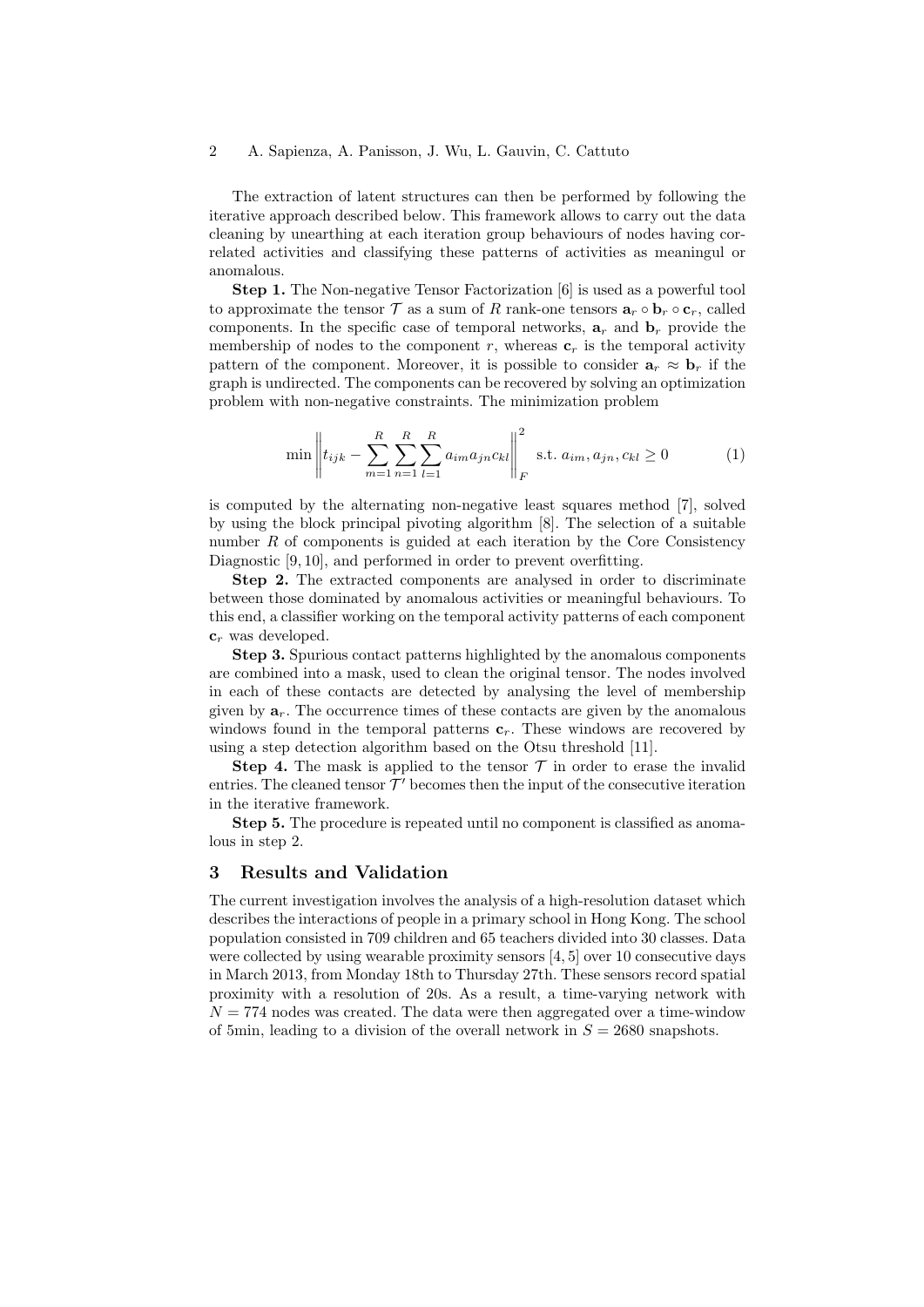The protocol was as follows: the proximity of the sensors was recorded during the whole experiment duration, and the sensors were grouped in each class at the end of the school day. Hence, activity patterns composed by strong steady contacts withinh each class were observed during the school closing time. In order to clean the data, these anomalous patterns must be retrieved. A general methodology is thus developed here to deal with the anomaly detection of temporal graph-based data, and then used to perform the data cleaning of the present problem.



Fig. 1: Total contact number measured in the original, metadata and cleaned (A) tensors with respect to time. An obvious amount of contacts in the original state is distributed along the entire time-line. By contrast, the cleaning procedure managed to identify and erase most of the anomalies.

The results after 23 iterations of the iterative framework presented in Section 2 are summarised in Fig. 1, that shows the total contact number evolving in time measured in the original tensor and in the cleaned tensor generated by the iterative process. The total amount of contacts during the school closure is extremely reduced as a result of the cleaning process. Normal interactions belonging to the classes emerge and meaningful patterns are recovered.

In order to validate the method, a reference tensor was created and used as a ground truth. To this end, anomalous behaviours were identified and removed from the original dataset by applying the step detection on the temporal contact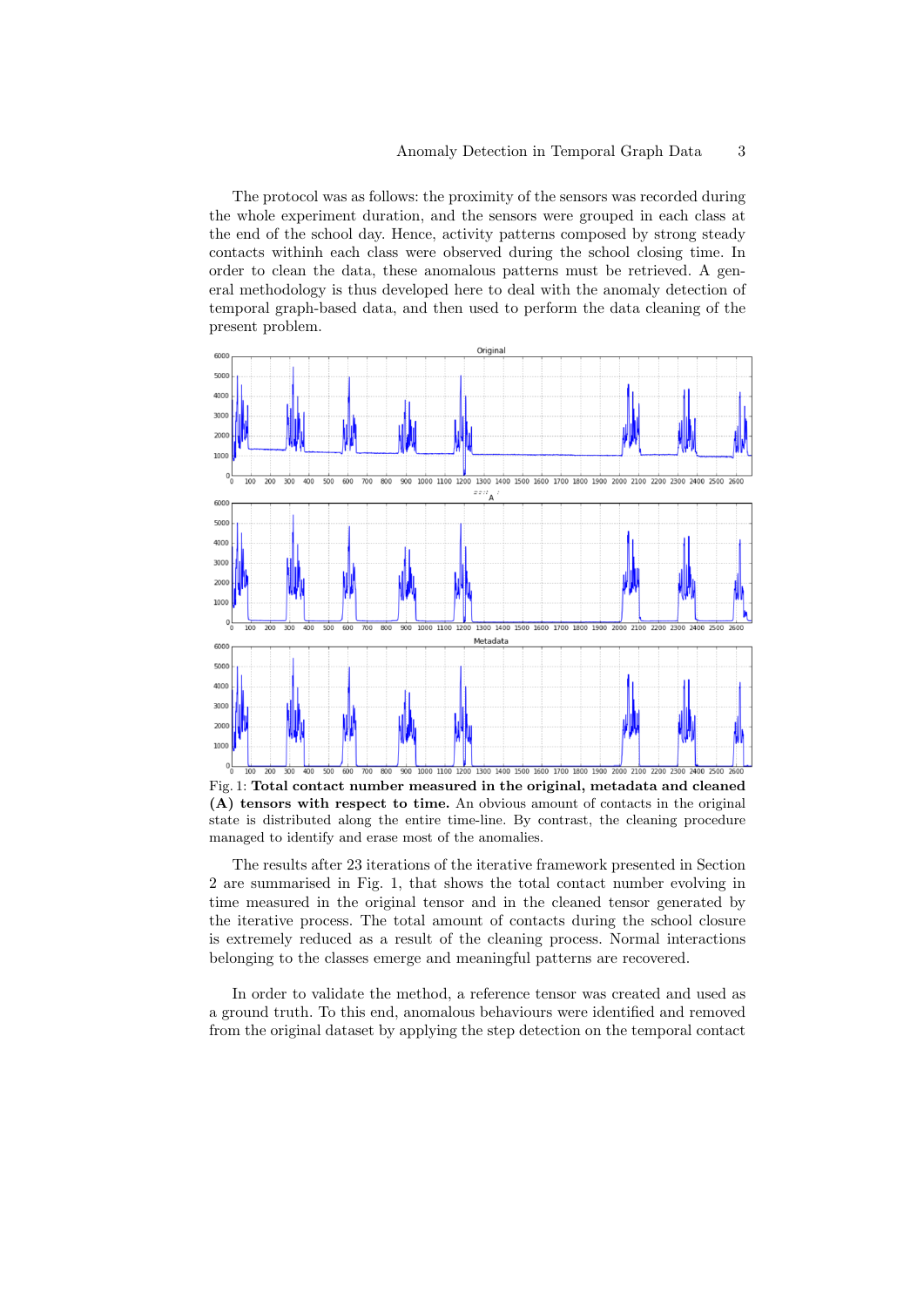

Fig. 2: Relative error, computed at each iteration by using the  $L_1$ -norm.

Table 1: Retrieval measures of tensor entry labelling. The entries classified as anomalous or meaningful are respectively marked as 0 or 1.

|          | $ Precision Recall F1-score$ |      |      |
|----------|------------------------------|------|------|
| $\Omega$ | 0.98                         | 0.92 | 0.95 |
|          | 0.88                         | 0.96 | 0.92 |

densities of each class. The ensuing tensor was compared with the cleaned tensor  $\mathcal{T}'$  at each iteration, by computing the relative error with the  $L_1$ -norm. This quantity, shown in Fig. 2, monotonically decreases with the number of steps of the iterative approach and stabilizes around the low value of 0.2.

The reference tensor was then used to label the entries of the original tensor as anomalous or meaningful, in order to compute the confusion matrix summarizing the performances of the iterative approach. The resulting recall and precision values at each entry level reported in Tab. 1 and the overall accuracy of 0.94 highlight the high performance of the iterative approach.

## 4 Conclusions

Time-varying graphs can expose both topology and temporal correlations, which make the anomaly detection a major challenge. The iterative approach introduced here captures such correlations and enables to discriminate between meaningful and anomalous patterns. The evaluation measurements of the anomaly detection, achieved on the primary school dataset, highlights the high performance of the implemented method.

This iterative method is a principled approach, which provides an unsupervised way to identify and select meso-scale data anomalies. However, some limitations are worth noting. The method relies on the temporal activity profile of a latent component to be able to classify it as anomalous or not. Moreover, the implication of the NTF makes the iterative approach computationally costly, in terms of memory and time. The latter problem is being tackled as a lot of research is devoted to improve the efficiency of the implementation.

Finally, the iterative framework could be extended to the case of a greater number of dimensions, e.g. with sensors localized in space.

### 5 Acknowledgements

This research was supported by the Lagrange Project of the ISI Foundation funded by the CRT Foundation, by the Q-ARACNE project funded by the Fondazione Compagnia di San Paolo, by the FET Multiplex Project (EU-FET-317532) funded by the European Commission, and by the Harvard Center for Communicable Disease Dynamics from the National Institute of General Medical Sciences (grant no. U54 GM088558). The funding bodies had no role in study design, data collection and analysis, preparation of the manuscript, or the decision to publish.